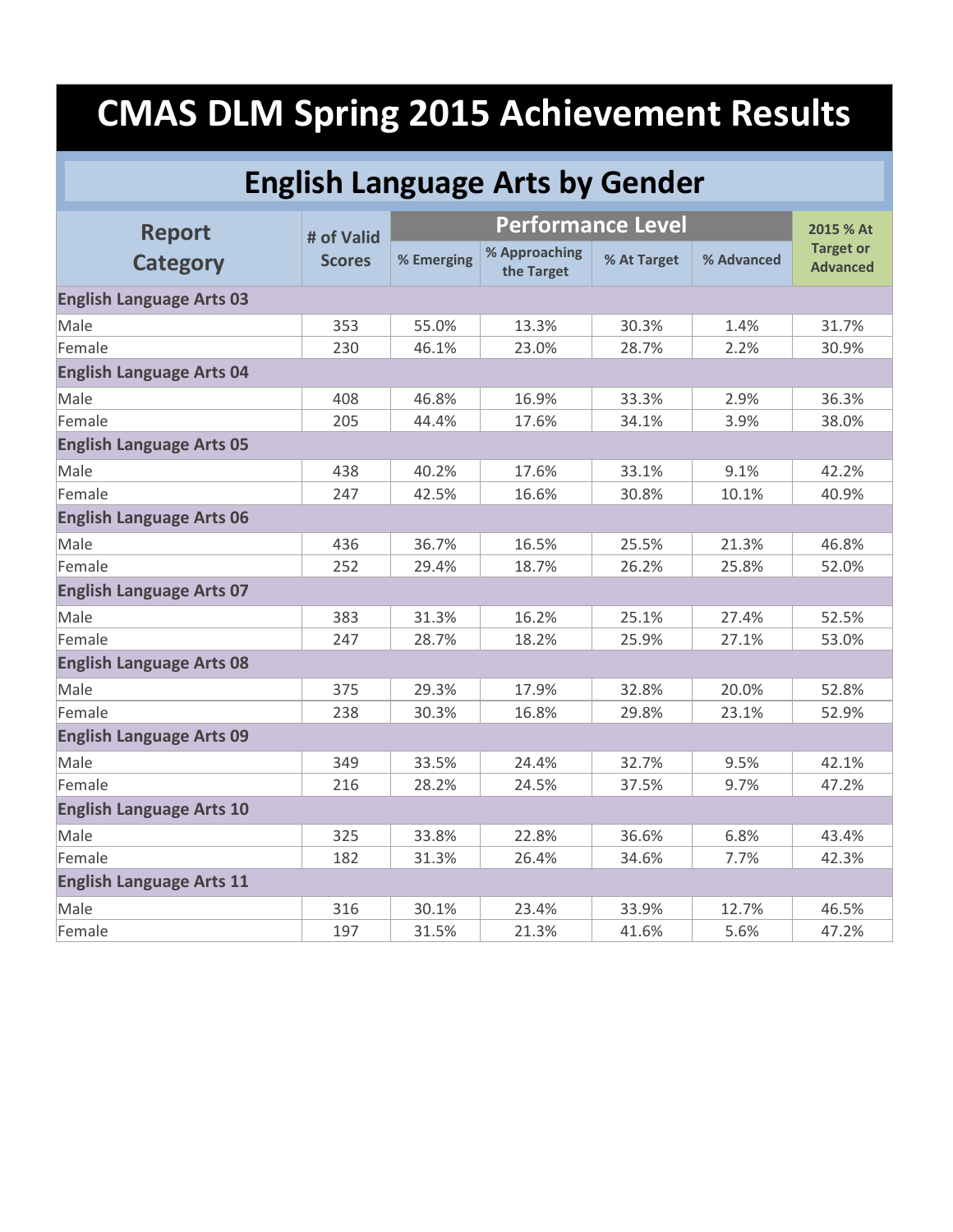#### **Mathematics by Gender**

| <b>Report</b>         | # of Valid    |            |                             | 2015 % At                |                          |                                     |  |  |  |
|-----------------------|---------------|------------|-----------------------------|--------------------------|--------------------------|-------------------------------------|--|--|--|
| <b>Category</b>       | <b>Scores</b> | % Emerging | % Approaching<br>the Target | % At Target              | % Advanced               | <b>Target or</b><br><b>Advanced</b> |  |  |  |
| <b>Mathematics 03</b> |               |            |                             |                          |                          |                                     |  |  |  |
| Male                  | 354           | 51.7%      | 18.4%                       | 22.6%                    | 7.3%                     | 29.9%                               |  |  |  |
| Female                | 230           | 47.4%      | 28.3%                       | 20.9%                    | 3.5%                     | 24.3%                               |  |  |  |
| <b>Mathematics 04</b> |               |            |                             |                          |                          |                                     |  |  |  |
| Male                  | 407           | 46.9%      | 20.1%                       | 21.4%                    | 11.5%                    | 32.9%                               |  |  |  |
| Female                | 205           | 47.8%      | 25.4%                       | 19.0%                    | 7.8%                     | 26.8%                               |  |  |  |
| <b>Mathematics 05</b> |               |            |                             |                          |                          |                                     |  |  |  |
| Male                  | 438           | 40.6%      | 25.8%                       | 19.9%                    | 13.7%                    | 33.6%                               |  |  |  |
| Female                | 245           | 45.3%      | 20.0%                       | 25.3%                    | 9.4%                     | 34.7%                               |  |  |  |
| <b>Mathematics 06</b> |               |            |                             |                          |                          |                                     |  |  |  |
| Male                  | 434           | 41.7%      | 25.8%                       | 17.7%                    | 14.7%                    | 32.5%                               |  |  |  |
| Female                | 252           | 43.3%      | 24.2%                       | 17.9%                    | 14.7%                    | 32.5%                               |  |  |  |
| <b>Mathematics 07</b> |               |            |                             |                          |                          |                                     |  |  |  |
| Male                  | 380           | 40.3%      | 32.4%                       | 21.6%                    | 5.8%                     | 27.4%                               |  |  |  |
| Female                | 248           | 41.1%      | 32.7%                       | 20.6%                    | 5.6%                     | 26.2%                               |  |  |  |
| <b>Mathematics 08</b> |               |            |                             |                          |                          |                                     |  |  |  |
| Male                  | 375           | 43.2%      | 35.7%                       | 17.9%                    | 3.2%                     | 21.1%                               |  |  |  |
| Female                | 237           | 48.9%      | 30.0%                       | 17.7%                    | 3.4%                     | 21.1%                               |  |  |  |
| <b>Mathematics 09</b> |               |            |                             |                          |                          |                                     |  |  |  |
| Male                  | 349           | 43.0%      | 41.5%                       | $\overline{a}$           | $\overline{a}$           | 15.5%                               |  |  |  |
| Female                | 215           | 40.9%      | 47.4%                       |                          |                          | 11.6%                               |  |  |  |
| <b>Mathematics 10</b> |               |            |                             |                          |                          |                                     |  |  |  |
| Male                  | 326           | 38.7%      | 37.4%                       | $\bar{\phantom{a}}$      | $\bar{\phantom{a}}$      | 23.9%                               |  |  |  |
| Female                | 182           | 44.5%      | 36.8%                       | $\bar{\phantom{a}}$      | $\overline{a}$           | 18.7%                               |  |  |  |
| <b>Mathematics 11</b> |               |            |                             |                          |                          |                                     |  |  |  |
| Male                  | 315           | 50.8%      | 34.0%                       | $\overline{\phantom{0}}$ | $\overline{\phantom{a}}$ | 15.2%                               |  |  |  |
| Female                | 195           | 47.2%      | 43.1%                       |                          |                          | 9.7%                                |  |  |  |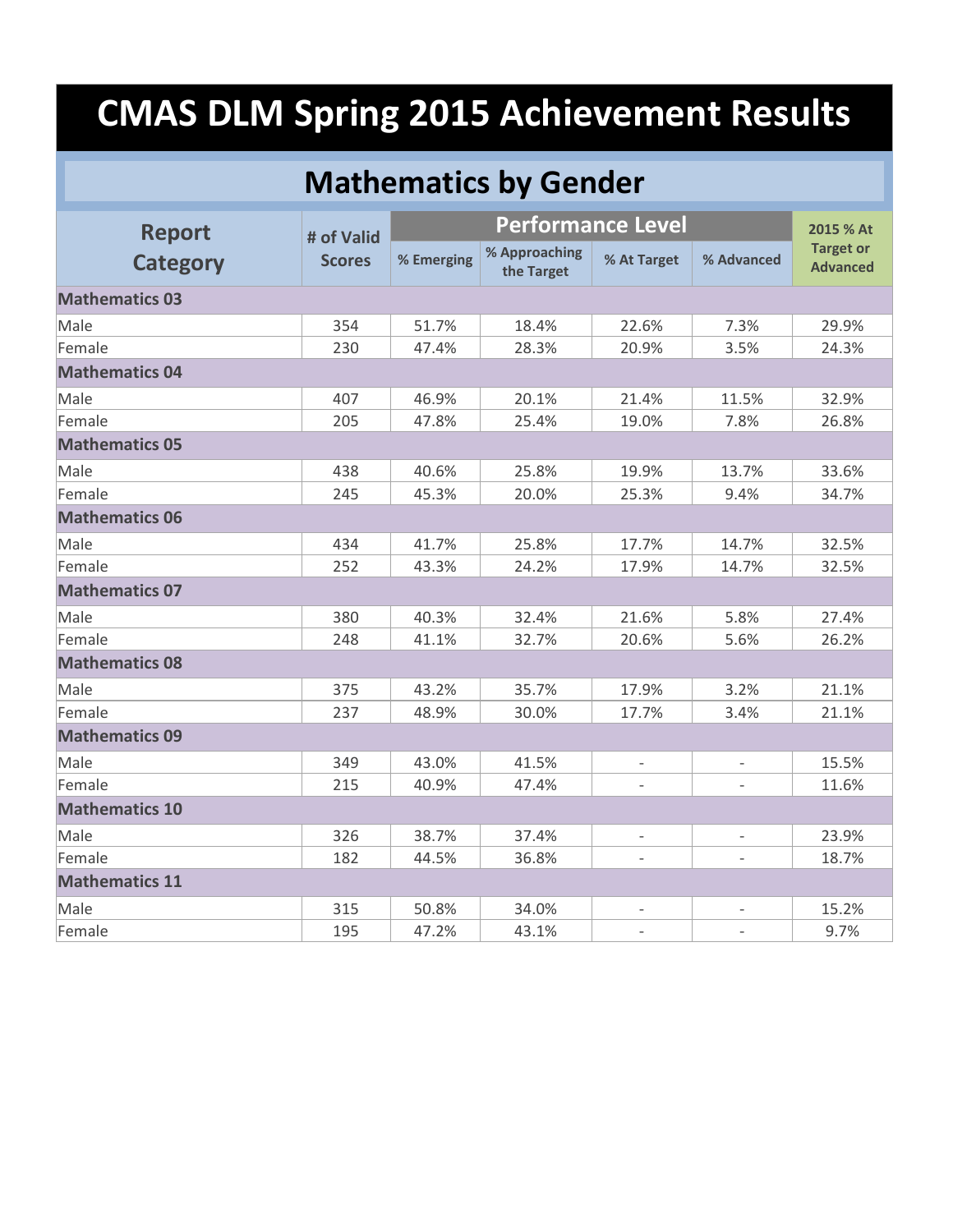#### **English Language Arts by Race/Ethnicity**

| <b>Report</b>                    | # of Valid    |                          |                             | 2015 % At                |                          |                                     |
|----------------------------------|---------------|--------------------------|-----------------------------|--------------------------|--------------------------|-------------------------------------|
| <b>Category</b>                  | <b>Scores</b> | % Emerging               | % Approaching<br>the Target | % At Target              | % Advanced               | <b>Target or</b><br><b>Advanced</b> |
| <b>English Language Arts 03</b>  |               |                          |                             |                          |                          |                                     |
| Unreported/ Not Applicable       | n < 16        |                          |                             | $\overline{\phantom{0}}$ | $\overline{\phantom{a}}$ | $\overline{\phantom{a}}$            |
| American Indian or Alaska Native | n < 16        |                          |                             |                          |                          |                                     |
| Asian                            | n < 16        |                          |                             | $\overline{\phantom{0}}$ |                          |                                     |
| <b>Black</b>                     | 35            | > 56.0%                  | $< 15.0\%$                  | $\bar{\phantom{a}}$      | $\overline{\phantom{a}}$ | 20.0%                               |
| Hispanic                         | 211           | 51.7%                    | 22.7%                       | $\bar{\phantom{a}}$      | $\overline{\phantom{0}}$ | 25.6%                               |
| White                            | 236           | 48.3%                    | 14.4%                       | 34.7%                    | 2.5%                     | 37.3%                               |
| Hawaiian/Pacific Islander        | n < 16        |                          |                             |                          |                          |                                     |
| Two or More Races                | 72            | 59.7%                    | 11.1%                       | $\overline{a}$           |                          | 29.2%                               |
| <b>English Language Arts 04</b>  |               |                          |                             |                          |                          |                                     |
| Unreported/ Not Applicable       | n < 16        | $\overline{\phantom{a}}$ | $\overline{\phantom{a}}$    | $\overline{\phantom{a}}$ | $\overline{\phantom{a}}$ | $\overline{\phantom{a}}$            |
| American Indian or Alaska Native | n < 16        |                          |                             |                          |                          |                                     |
| Asian                            | n < 16        |                          |                             | $\overline{\phantom{0}}$ | $\bar{\phantom{a}}$      | $\overline{a}$                      |
| <b>Black</b>                     | 46            | 45.7%                    | 19.6%                       | $\overline{\phantom{0}}$ | $\overline{a}$           | 34.8%                               |
| Hispanic                         | 191           | 50.3%                    | 13.6%                       | 32.5%                    | 3.7%                     | 36.1%                               |
| White                            | 259           | 37.1%                    | 21.2%                       | 37.1%                    | 4.6%                     | 41.7%                               |
| Hawaiian/Pacific Islander        | 18            | > 55.0%                  | $< 28.0\%$                  | $\bar{\phantom{a}}$      | $\overline{\phantom{0}}$ | 27.8%                               |
| Two or More Races                | 73            | 58.9%                    | 16.4%                       |                          |                          | 24.7%                               |
| <b>English Language Arts 05</b>  |               |                          |                             |                          |                          |                                     |
| Unreported/ Not Applicable       | n < 16        |                          |                             |                          |                          |                                     |
| American Indian or Alaska Native | n < 16        |                          |                             |                          |                          |                                     |
| Asian                            | n < 16        | $\overline{\phantom{a}}$ | $\overline{\phantom{a}}$    | $\bar{\phantom{a}}$      | $\overline{a}$           | $\overline{\phantom{a}}$            |
| <b>Black</b>                     | 43            | 46.5%                    | 16.3%                       | 23.3%                    | 14.0%                    | 37.2%                               |
| Hispanic                         | 203           | 40.4%                    | 18.7%                       | 33.0%                    | 7.9%                     | 40.9%                               |
| White                            | 307           | 39.1%                    | 16.3%                       | 33.9%                    | 10.7%                    | 44.6%                               |
| Hawaiian/Pacific Islander        | n < 16        |                          |                             |                          |                          |                                     |
| Two or More Races                | 96            | 47.9%                    | 14.6%                       | 31.3%                    | 6.3%                     | 37.5%                               |
| <b>English Language Arts 06</b>  |               |                          |                             |                          |                          |                                     |
| Unreported/ Not Applicable       | n < 16        |                          | $\overline{\phantom{0}}$    | $\overline{\phantom{0}}$ | $\overline{\phantom{0}}$ | $\overline{\phantom{a}}$            |
| American Indian or Alaska Native | n < 16        |                          |                             |                          |                          |                                     |
| Asian                            | 26            | > 37.0%                  | $< 20.0\%$                  | 26.9%                    | 23.1%                    | 50.0%                               |
| <b>Black</b>                     | 48            | 16.7%                    | 20.8%                       | 31.3%                    | 31.3%                    | 62.5%                               |
| Hispanic                         | 185           | 29.7%                    | 22.2%                       | 27.6%                    | 20.5%                    | 48.1%                               |
| White                            | 301           | 38.5%                    | 16.3%                       | 23.6%                    | 21.6%                    | 45.2%                               |
| Hawaiian/Pacific Islander        | 16            | $< 32.0\%$               | $< 32.0\%$                  |                          |                          | 68.8%                               |
| Two or More Races                | 89            | 36.0%                    | 15.7%                       | 25.8%                    | 22.5%                    | 48.3%                               |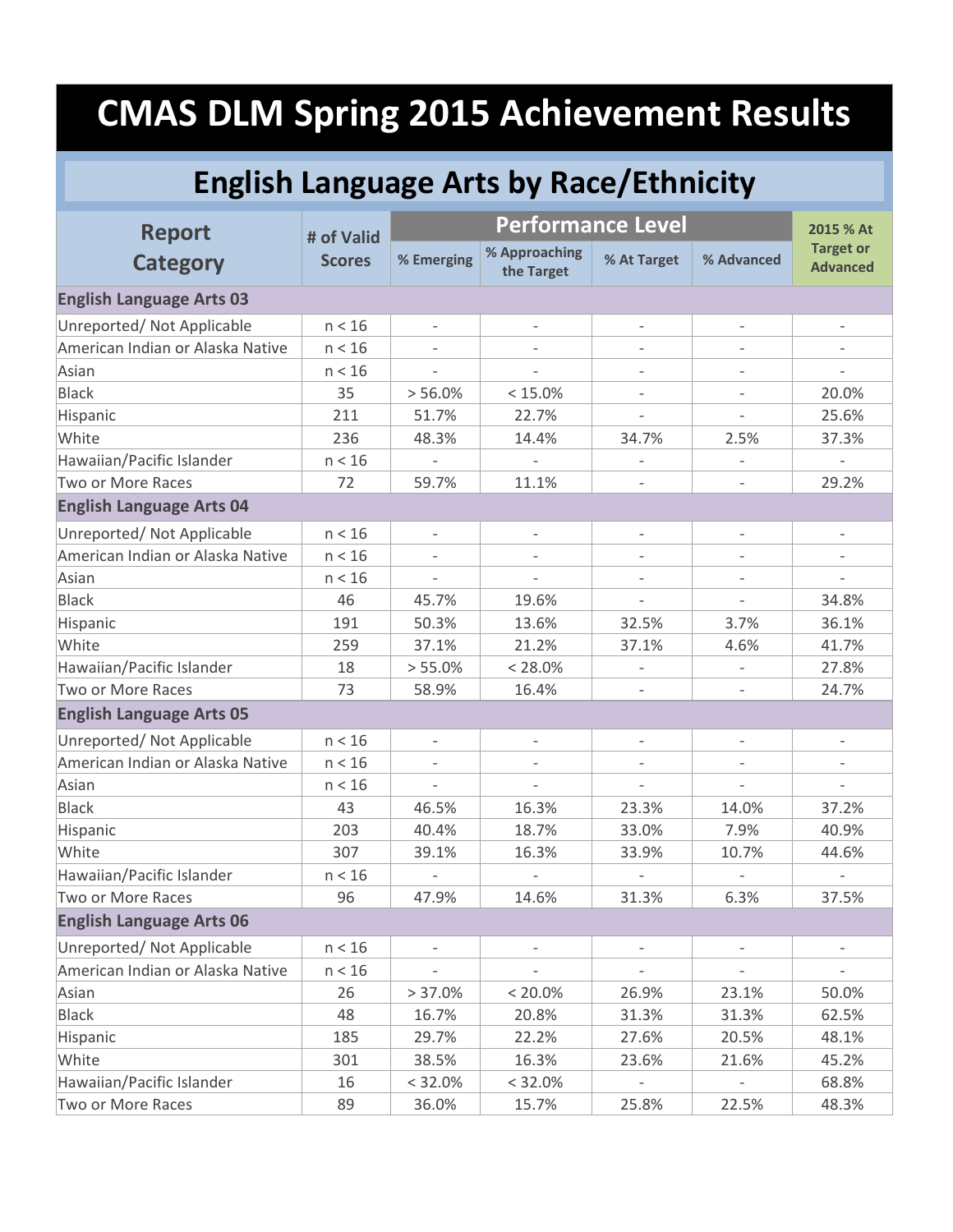#### **English Language Arts by Race/Ethnicity**

| <b>Report</b>                    | # of Valid    |                          | <b>Performance Level</b>    |                          |                          | 2015 % At                           |
|----------------------------------|---------------|--------------------------|-----------------------------|--------------------------|--------------------------|-------------------------------------|
| <b>Category</b>                  | <b>Scores</b> | % Emerging               | % Approaching<br>the Target | % At Target              | % Advanced               | <b>Target or</b><br><b>Advanced</b> |
| <b>English Language Arts 07</b>  |               |                          |                             |                          |                          |                                     |
| Unreported/ Not Applicable       | n < 16        | $\overline{\phantom{a}}$ | $\overline{\phantom{a}}$    | $\overline{\phantom{0}}$ | $\overline{\phantom{0}}$ | $\overline{\phantom{a}}$            |
| American Indian or Alaska Native | n < 16        |                          |                             |                          |                          |                                     |
| Asian                            | 21            | 42.9%                    | 33.3%                       |                          |                          | 23.8%                               |
| <b>Black</b>                     | 49            | 20.4%                    | 18.4%                       | 22.4%                    | 38.8%                    | 61.2%                               |
| Hispanic                         | 196           | 29.6%                    | 16.3%                       | 27.6%                    | 26.5%                    | 54.1%                               |
| White                            | 256           | 32.0%                    | 15.2%                       | 24.6%                    | 28.1%                    | 52.7%                               |
| Hawaiian/Pacific Islander        | 16            | < 32.0%                  | < 32.0%                     |                          |                          | 62.5%                               |
| Two or More Races                | 78            | 35.9%                    | 16.7%                       | 24.4%                    | 23.1%                    | 47.4%                               |
| <b>English Language Arts 08</b>  |               |                          |                             |                          |                          |                                     |
| Unreported/ Not Applicable       | n < 16        | $\overline{\phantom{a}}$ | $\overline{\phantom{a}}$    | $\bar{\phantom{a}}$      | $\overline{\phantom{a}}$ | $\overline{\phantom{a}}$            |
| American Indian or Alaska Native | n < 16        |                          |                             | $\overline{\phantom{a}}$ |                          | $\overline{\phantom{a}}$            |
| Asian                            | n < 16        | $\overline{\phantom{a}}$ | $\overline{\phantom{a}}$    | $\bar{\phantom{a}}$      | $\overline{\phantom{a}}$ | $\overline{\phantom{a}}$            |
| <b>Black</b>                     | 37            | 27.0%                    | 18.9%                       | 37.8%                    | 16.2%                    | 54.1%                               |
| Hispanic                         | 162           | 23.5%                    | 19.8%                       | 40.1%                    | 16.7%                    | 56.8%                               |
| White                            | 303           | 29.7%                    | 17.8%                       | 27.1%                    | 25.4%                    | 52.5%                               |
| Hawaiian/Pacific Islander        | n < 16        |                          |                             |                          |                          |                                     |
| Two or More Races                | 75            | 37.3%                    | 13.3%                       | 26.7%                    | 22.7%                    | 49.3%                               |
| <b>English Language Arts 09</b>  |               |                          |                             |                          |                          |                                     |
| Unreported/ Not Applicable       | n < 16        |                          |                             |                          |                          |                                     |
| American Indian or Alaska Native | n < 16        |                          |                             |                          |                          | $\bar{}$                            |
| Asian                            | n < 16        | $\overline{\phantom{a}}$ | $\overline{\phantom{a}}$    | $\overline{\phantom{a}}$ | $\overline{\phantom{a}}$ | $\overline{\phantom{a}}$            |
| <b>Black</b>                     | 39            | 23.1%                    | 25.6%                       |                          |                          | 51.3%                               |
| Hispanic                         | 166           | 32.5%                    | 22.9%                       | 36.1%                    | 8.4%                     | 44.6%                               |
| White                            | 247           | 32.8%                    | 22.7%                       | 32.8%                    | 11.7%                    | 44.5%                               |
| Hawaiian/Pacific Islander        | n < 16        |                          |                             |                          |                          |                                     |
| Two or More Races                | 78            | 26.9%                    | 29.5%                       | 34.6%                    | 9.0%                     | 43.6%                               |
| <b>English Language Arts 10</b>  |               |                          |                             |                          |                          |                                     |
| Unreported/ Not Applicable       | n < 16        |                          |                             | $\qquad \qquad -$        | $\overline{\phantom{0}}$ |                                     |
| American Indian or Alaska Native | n < 16        |                          |                             |                          |                          | $\qquad \qquad -$                   |
| Asian                            | n < 16        |                          |                             |                          |                          |                                     |
| <b>Black</b>                     | 43            | 30.2%                    | 14.0%                       |                          |                          | 55.8%                               |
| Hispanic                         | 122           | 26.2%                    | 31.1%                       |                          | $\overline{a}$           | 42.6%                               |
| White                            | 255           | 34.1%                    | 22.7%                       | 34.1%                    | 9.0%                     | 43.1%                               |
| Hawaiian/Pacific Islander        | n < 16        |                          |                             | $\qquad \qquad -$        | $\overline{\phantom{0}}$ |                                     |
| Two or More Races                | 56            | 39.3%                    | 26.8%                       |                          |                          | 33.9%                               |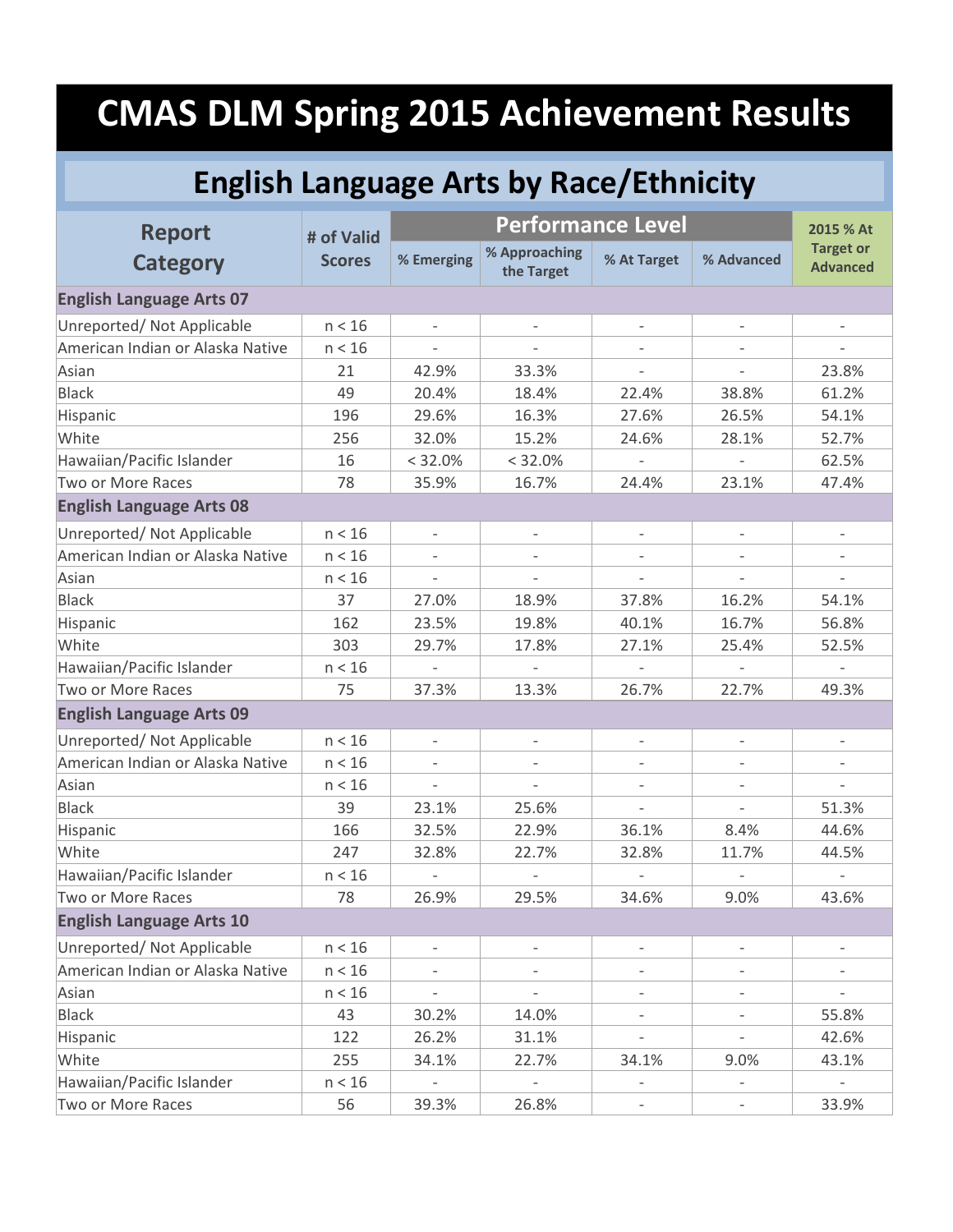#### **English Language Arts by Race/Ethnicity**

| <b>Report</b><br><b>Category</b> | # of Valid<br><b>Scores</b> |                              | 2015 % At                   |                          |                          |                                     |  |  |
|----------------------------------|-----------------------------|------------------------------|-----------------------------|--------------------------|--------------------------|-------------------------------------|--|--|
|                                  |                             | % Emerging                   | % Approaching<br>the Target | % At Target              | % Advanced               | <b>Target or</b><br><b>Advanced</b> |  |  |
| <b>English Language Arts 11</b>  |                             |                              |                             |                          |                          |                                     |  |  |
| Unreported/ Not Applicable       | n < 16                      | $\overline{\phantom{0}}$     | $\overline{\phantom{0}}$    | $\overline{\phantom{a}}$ | $\overline{\phantom{a}}$ | $\overline{\phantom{a}}$            |  |  |
| American Indian or Alaska Native | n < 16                      | $\overline{\phantom{a}}$     | $\overline{\phantom{a}}$    | $\overline{\phantom{a}}$ | $\overline{\phantom{a}}$ | $\overline{\phantom{a}}$            |  |  |
| Asian                            | 17                          | $> 0.0\%$                    | $<$ 30.0%                   | $\overline{\phantom{a}}$ | $\overline{\phantom{a}}$ | 47.1%                               |  |  |
| <b>Black</b>                     | 36                          | > 27.0%                      | $< 14.0\%$                  | $\overline{\phantom{a}}$ |                          | 61.1%                               |  |  |
| Hispanic                         | 134                         | 30.6%                        | 23.9%                       | 38.1%                    | 7.5%                     | 45.5%                               |  |  |
| White                            | 252                         | 28.2%                        | 23.8%                       | 34.9%                    | 13.1%                    | 48.0%                               |  |  |
| Hawaiian/Pacific Islander        | n < 16                      | $\qquad \qquad \blacksquare$ | $\overline{\phantom{a}}$    | $\overline{\phantom{a}}$ | $\overline{\phantom{a}}$ | $\overline{\phantom{a}}$            |  |  |
| Two or More Races                | 56                          | 37.5%                        | 26.8%                       | $\overline{\phantom{a}}$ |                          | 35.7%                               |  |  |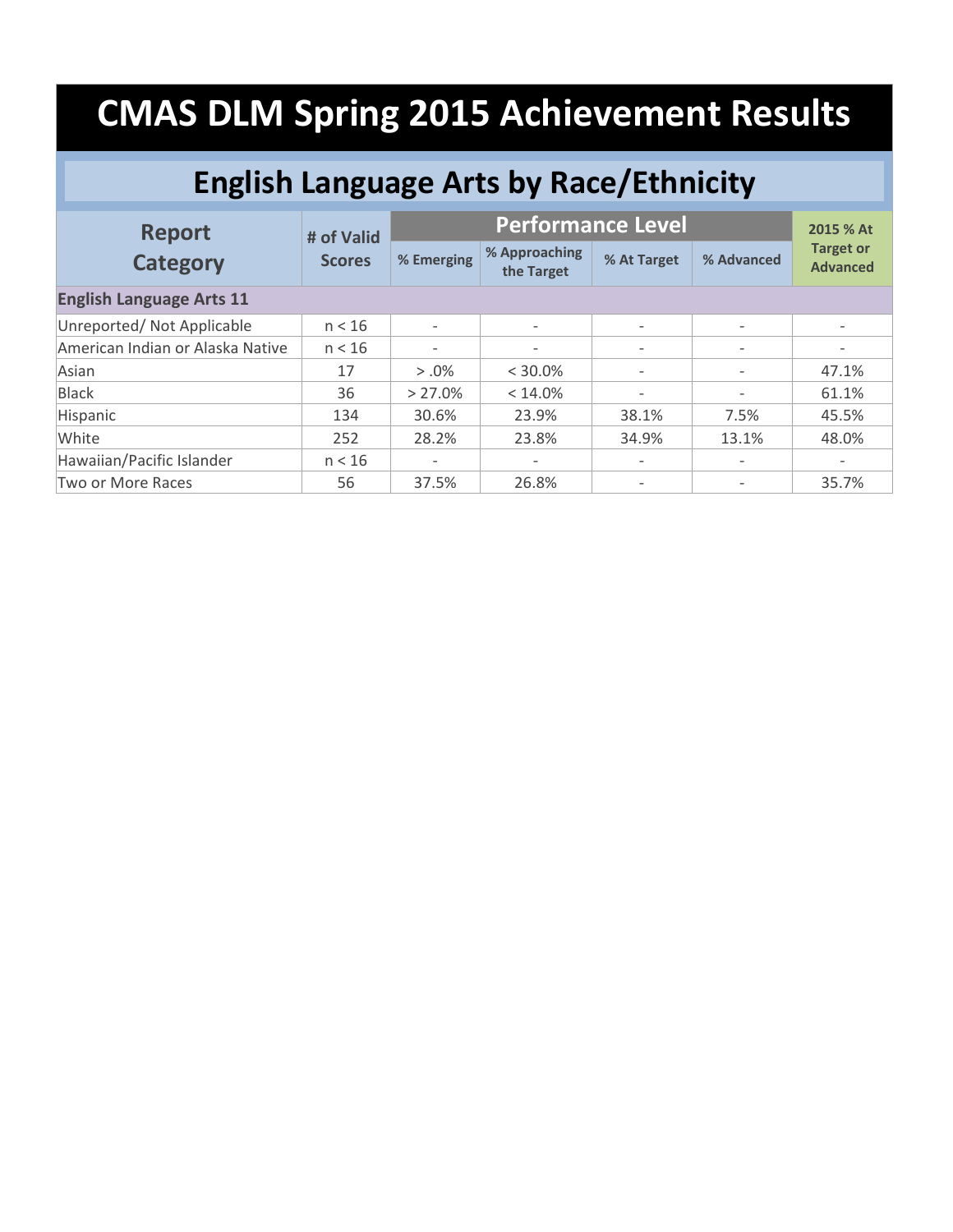| <b>Mathematics by Race/Ethnicity</b> |               |                          |                             |                          |                          |                                     |  |  |
|--------------------------------------|---------------|--------------------------|-----------------------------|--------------------------|--------------------------|-------------------------------------|--|--|
| <b>Report</b>                        | # of Valid    |                          | <b>Performance Level</b>    |                          |                          |                                     |  |  |
| <b>Category</b>                      | <b>Scores</b> | % Emerging               | % Approaching<br>the Target | % At Target              | % Advanced               | <b>Target or</b><br><b>Advanced</b> |  |  |
| <b>Mathematics 03</b>                |               |                          |                             |                          |                          |                                     |  |  |
| Unreported/ Not Applicable           | n < 16        |                          |                             | $\overline{\phantom{a}}$ |                          | $\overline{\phantom{0}}$            |  |  |
| American Indian or Alaska Native     | n < 16        |                          |                             | $\overline{\phantom{a}}$ |                          |                                     |  |  |
| Asian                                | n < 16        |                          |                             |                          |                          |                                     |  |  |
| <b>Black</b>                         | 35            | > 56.0%                  | $< 15.0\%$                  |                          |                          | 20.0%                               |  |  |
| Hispanic                             | 212           | 49.5%                    | 25.0%                       | 19.3%                    | 6.1%                     | 25.5%                               |  |  |
| White                                | 237           | 46.4%                    | 21.1%                       | 25.3%                    | 7.2%                     | 32.5%                               |  |  |
| Hawaiian/Pacific Islander            | n < 16        |                          |                             | $\overline{\phantom{m}}$ | $\overline{\phantom{a}}$ | $\bar{}$                            |  |  |
| Two or More Races                    | 71            | 59.2%                    | 18.3%                       |                          |                          | 22.5%                               |  |  |
| <b>Mathematics 04</b>                |               |                          |                             |                          |                          |                                     |  |  |
| Unreported/ Not Applicable           | n < 16        |                          |                             | $\overline{\phantom{0}}$ | $\overline{\phantom{a}}$ | $\overline{\phantom{0}}$            |  |  |
| American Indian or Alaska Native     | n < 16        |                          |                             |                          |                          |                                     |  |  |
| Asian                                | n < 16        |                          |                             |                          |                          |                                     |  |  |
| <b>Black</b>                         | 46            | 47.8%                    | 32.6%                       | $\bar{\phantom{a}}$      |                          | 19.6%                               |  |  |
| Hispanic                             | 192           | 49.0%                    | 19.8%                       | 18.8%                    | 12.5%                    | 31.3%                               |  |  |
| White                                | 258           | 41.5%                    | 22.9%                       | 25.2%                    | 10.5%                    | 35.7%                               |  |  |
| Hawaiian/Pacific Islander            | 18            | > 27.0%                  | $< 28.0\%$                  |                          |                          | 27.8%                               |  |  |
| Two or More Races                    | 72            | 58.3%                    | 22.2%                       |                          |                          | 19.4%                               |  |  |
| <b>Mathematics 05</b>                |               |                          |                             |                          |                          |                                     |  |  |
| Unreported/ Not Applicable           | n < 16        | $\overline{\phantom{a}}$ | $\overline{\phantom{a}}$    | $\overline{\phantom{a}}$ | $\overline{\phantom{a}}$ | $\overline{\phantom{a}}$            |  |  |
| American Indian or Alaska Native     | n < 16        |                          |                             |                          |                          |                                     |  |  |
| Asian                                | n < 16        |                          |                             |                          |                          |                                     |  |  |
| <b>Black</b>                         | 43            | 48.8%                    | 25.6%                       |                          |                          | 25.6%                               |  |  |
| Hispanic                             | 204           | 38.2%                    | 25.0%                       | 26.0%                    | 10.8%                    | 36.8%                               |  |  |
| White                                | 307           | 42.0%                    | 22.5%                       | 19.5%                    | 16.0%                    | 35.5%                               |  |  |
| Hawaiian/Pacific Islander            | n < 16        |                          |                             |                          |                          |                                     |  |  |
| Two or More Races                    | 93            | 51.6%                    | 19.4%                       | 23.7%                    | 5.4%                     | 29.0%                               |  |  |
| <b>Mathematics 06</b>                |               |                          |                             |                          |                          |                                     |  |  |
| Unreported/ Not Applicable           | n < 16        | $\overline{\phantom{a}}$ |                             |                          |                          | $\bar{}$                            |  |  |
| American Indian or Alaska Native     | n < 16        |                          |                             |                          |                          |                                     |  |  |
| Asian                                | 26            | > 57.0%                  | $< 20.0\%$                  | $\qquad \qquad -$        | $\qquad \qquad -$        | 23.1%                               |  |  |
| <b>Black</b>                         | 48            | 27.1%                    | 33.3%                       | 20.8%                    | 18.8%                    | 39.6%                               |  |  |
| Hispanic                             | 185           | 41.1%                    | 27.0%                       | 16.8%                    | 15.1%                    | 31.9%                               |  |  |
| White                                | 301           | 43.9%                    | 24.9%                       | 18.3%                    | 13.0%                    | 31.2%                               |  |  |
| Hawaiian/Pacific Islander            | 16            | $< 32.0\%$               | > 30.0%                     |                          |                          | $> 30.0\%$                          |  |  |
| Two or More Races                    | 87            | 47.1%                    | 20.7%                       | 12.6%                    | 19.5%                    | 32.2%                               |  |  |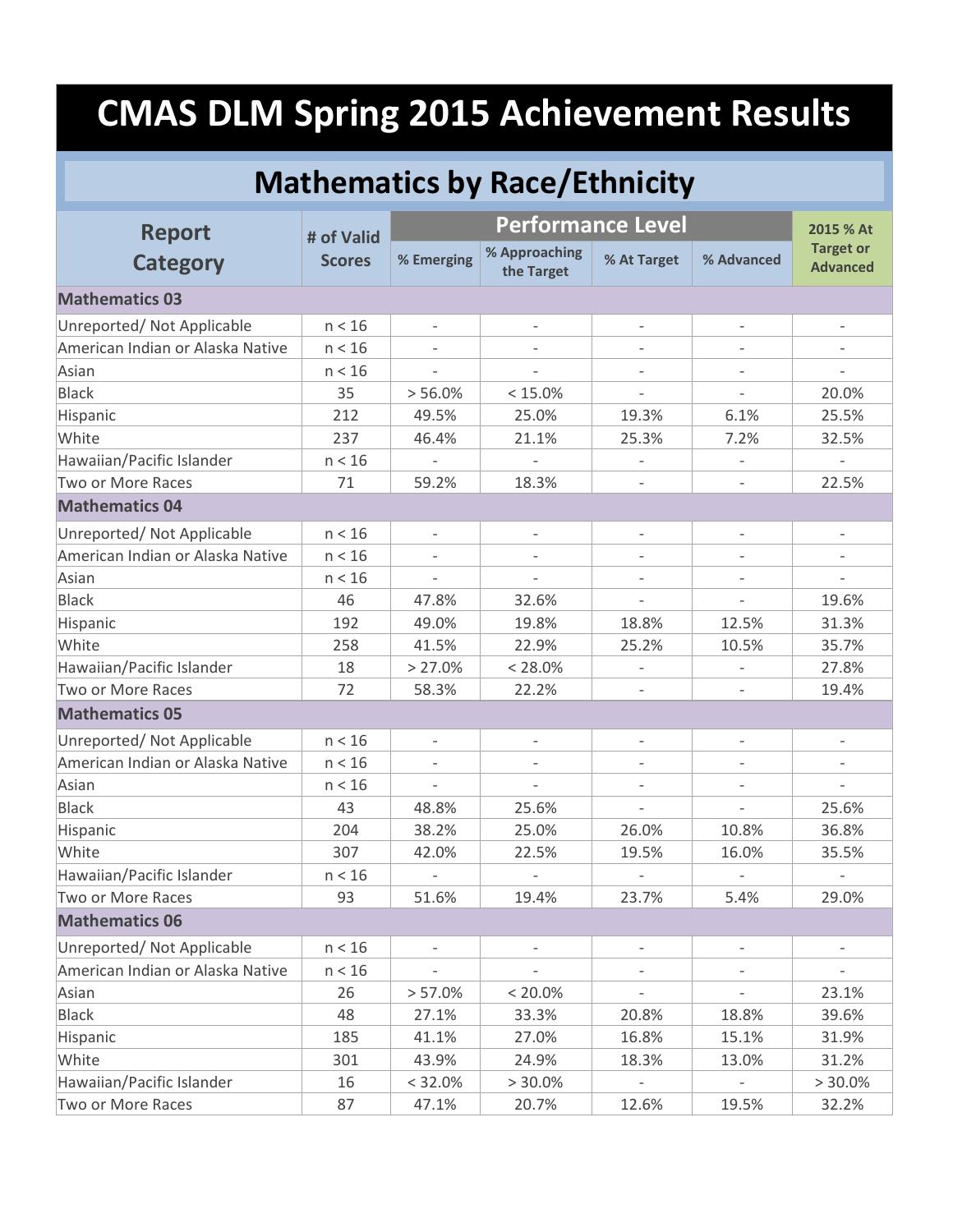| <b>Mathematics by Race/Ethnicity</b> |               |                          |                             |                          |                          |                                     |  |
|--------------------------------------|---------------|--------------------------|-----------------------------|--------------------------|--------------------------|-------------------------------------|--|
| <b>Report</b>                        | # of Valid    |                          | <b>Performance Level</b>    |                          |                          |                                     |  |
| <b>Category</b>                      | <b>Scores</b> | % Emerging               | % Approaching<br>the Target | % At Target              | % Advanced               | <b>Target or</b><br><b>Advanced</b> |  |
| <b>Mathematics 07</b>                |               |                          |                             |                          |                          |                                     |  |
| Unreported/ Not Applicable           | n < 16        |                          |                             | $\overline{\phantom{a}}$ | $\overline{\phantom{a}}$ |                                     |  |
| American Indian or Alaska Native     | n < 16        |                          | $\overline{\phantom{a}}$    | $\overline{\phantom{a}}$ | $\overline{\phantom{0}}$ |                                     |  |
| Asian                                | 21            | 61.9%                    | $< 24.0\%$                  |                          |                          | < 24.0%                             |  |
| <b>Black</b>                         | 49            | 34.7%                    | 32.7%                       |                          |                          | 32.7%                               |  |
| Hispanic                             | 196           | 35.2%                    | 36.7%                       | 22.4%                    | 5.6%                     | 28.1%                               |  |
| White                                | 256           | 43.4%                    | 31.6%                       | 20.3%                    | 4.7%                     | 25.0%                               |  |
| Hawaiian/Pacific Islander            | 16            | > 30.0%                  | < 32.0%                     | $\overline{a}$           | $\overline{\phantom{a}}$ | 37.5%                               |  |
| Two or More Races                    | 76            | 44.7%                    | 28.9%                       |                          |                          | 26.3%                               |  |
| <b>Mathematics 08</b>                |               |                          |                             |                          |                          |                                     |  |
| Unreported/ Not Applicable           | n < 16        | $\overline{\phantom{a}}$ | $\overline{\phantom{a}}$    | $\overline{\phantom{a}}$ | $\overline{\phantom{a}}$ | $\qquad \qquad -$                   |  |
| American Indian or Alaska Native     | n < 16        |                          |                             |                          |                          |                                     |  |
| Asian                                | n < 16        |                          |                             |                          |                          |                                     |  |
| <b>Black</b>                         | 37            | 40.5%                    | 35.1%                       | $\overline{\phantom{0}}$ |                          | 24.3%                               |  |
| Hispanic                             | 162           | 42.0%                    | 36.4%                       | 17.9%                    | 3.7%                     | 21.6%                               |  |
| White                                | 303           | 46.5%                    | 32.3%                       | 17.8%                    | 3.3%                     | 21.1%                               |  |
| Hawaiian/Pacific Islander            | n < 16        |                          |                             |                          |                          |                                     |  |
| Two or More Races                    | 75            | 48.0%                    | 24.0%                       |                          |                          | 28.0%                               |  |
| <b>Mathematics 09</b>                |               |                          |                             |                          |                          |                                     |  |
| Unreported/ Not Applicable           | n < 16        | $\overline{\phantom{a}}$ | $\overline{\phantom{a}}$    | $\overline{\phantom{a}}$ | $\overline{\phantom{a}}$ | $\overline{\phantom{a}}$            |  |
| American Indian or Alaska Native     | n < 16        |                          |                             |                          |                          |                                     |  |
| Asian                                | n < 16        |                          |                             | $\qquad \qquad -$        |                          |                                     |  |
| <b>Black</b>                         | 39            | 38.5%                    | 48.7%                       |                          |                          | 12.8%                               |  |
| Hispanic                             | 167           | 42.5%                    | 43.1%                       | $\overline{\phantom{a}}$ |                          | 14.4%                               |  |
| White                                | 246           | 41.5%                    | 43.5%                       |                          |                          | 15.0%                               |  |
| Hawaiian/Pacific Islander            | n < 16        |                          |                             | $\qquad \qquad -$        |                          |                                     |  |
| Two or More Races                    | 77            | 40.3%                    | 49.4%                       |                          |                          | 10.4%                               |  |
| <b>Mathematics 10</b>                |               |                          |                             |                          |                          |                                     |  |
| Unreported/ Not Applicable           | n < 16        |                          |                             |                          |                          |                                     |  |
| American Indian or Alaska Native     | n < 16        |                          |                             |                          |                          |                                     |  |
| Asian                                | n < 16        | $\overline{\phantom{a}}$ | $\overline{\phantom{a}}$    | $\overline{\phantom{a}}$ | $\overline{\phantom{a}}$ | $\bar{}$                            |  |
| <b>Black</b>                         | 43            | 41.9%                    | 30.2%                       |                          |                          | 27.9%                               |  |
| Hispanic                             | 123           | 35.8%                    | 44.7%                       | $\overline{\phantom{a}}$ | $\overline{\phantom{a}}$ | 19.5%                               |  |
| White                                | 255           | 43.1%                    | 35.3%                       |                          |                          | 21.6%                               |  |
| Hawaiian/Pacific Islander            | n < 16        |                          |                             | $\qquad \qquad -$        |                          |                                     |  |
| Two or More Races                    | 56            | 39.3%                    | 37.5%                       | $\overline{\phantom{a}}$ | $\overline{\phantom{a}}$ | 23.2%                               |  |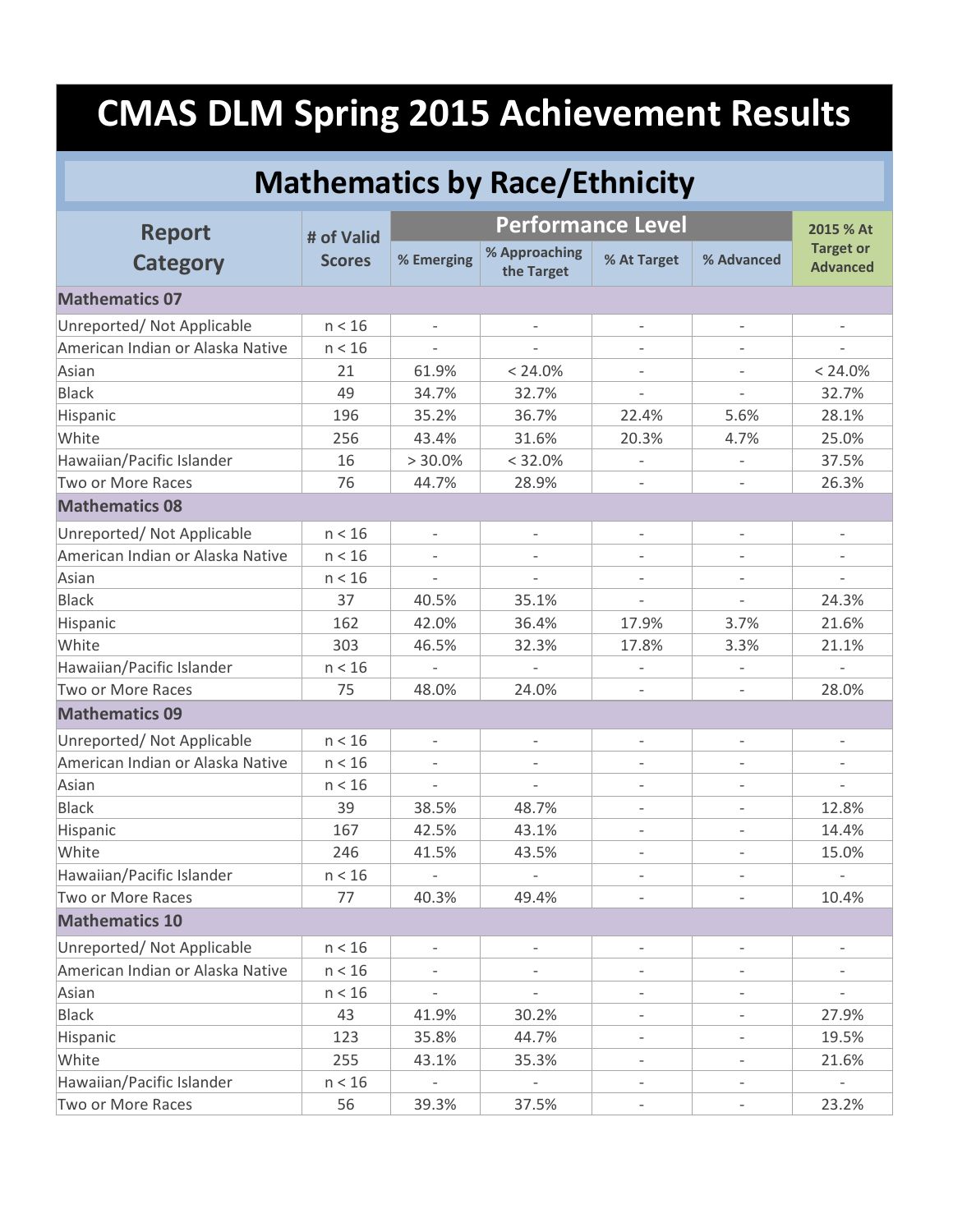| <b>Mathematics by Race/Ethnicity</b> |               |                          |                             |                          |                          |                                     |  |  |
|--------------------------------------|---------------|--------------------------|-----------------------------|--------------------------|--------------------------|-------------------------------------|--|--|
| <b>Report</b>                        | # of Valid    |                          | <b>Performance Level</b>    |                          |                          |                                     |  |  |
| <b>Category</b>                      | <b>Scores</b> | % Emerging               | % Approaching<br>the Target | % At Target              | % Advanced               | <b>Target or</b><br><b>Advanced</b> |  |  |
| <b>Mathematics 11</b>                |               |                          |                             |                          |                          |                                     |  |  |
| Unreported/ Not Applicable           | n < 16        |                          |                             | $\overline{\phantom{a}}$ | $\overline{\phantom{a}}$ | $\overline{\phantom{a}}$            |  |  |
| American Indian or Alaska Native     | n < 16        |                          |                             | $\overline{\phantom{a}}$ |                          |                                     |  |  |
| Asian                                | 16            | $> 30.0\%$               | 37.5%                       | $\overline{\phantom{a}}$ |                          | < 32.0%                             |  |  |
| <b>Black</b>                         | 36            | 41.7%                    | $>41.0\%$                   | $\overline{\phantom{a}}$ |                          | $< 14.0\%$                          |  |  |
| Hispanic                             | 133           | 54.1%                    | 35.3%                       | $\overline{\phantom{a}}$ | $\qquad \qquad$          | 10.5%                               |  |  |
| White                                | 252           | 46.4%                    | 37.7%                       | $\qquad \qquad -$        | $\overline{\phantom{a}}$ | 15.9%                               |  |  |
| Hawaiian/Pacific Islander            | n < 16        | $\overline{\phantom{0}}$ |                             | $\overline{\phantom{a}}$ | $\overline{\phantom{a}}$ | $\overline{\phantom{a}}$            |  |  |
| Two or More Races                    | 56            | 57.1%                    | 32.1%                       | $\overline{\phantom{a}}$ |                          | 10.7%                               |  |  |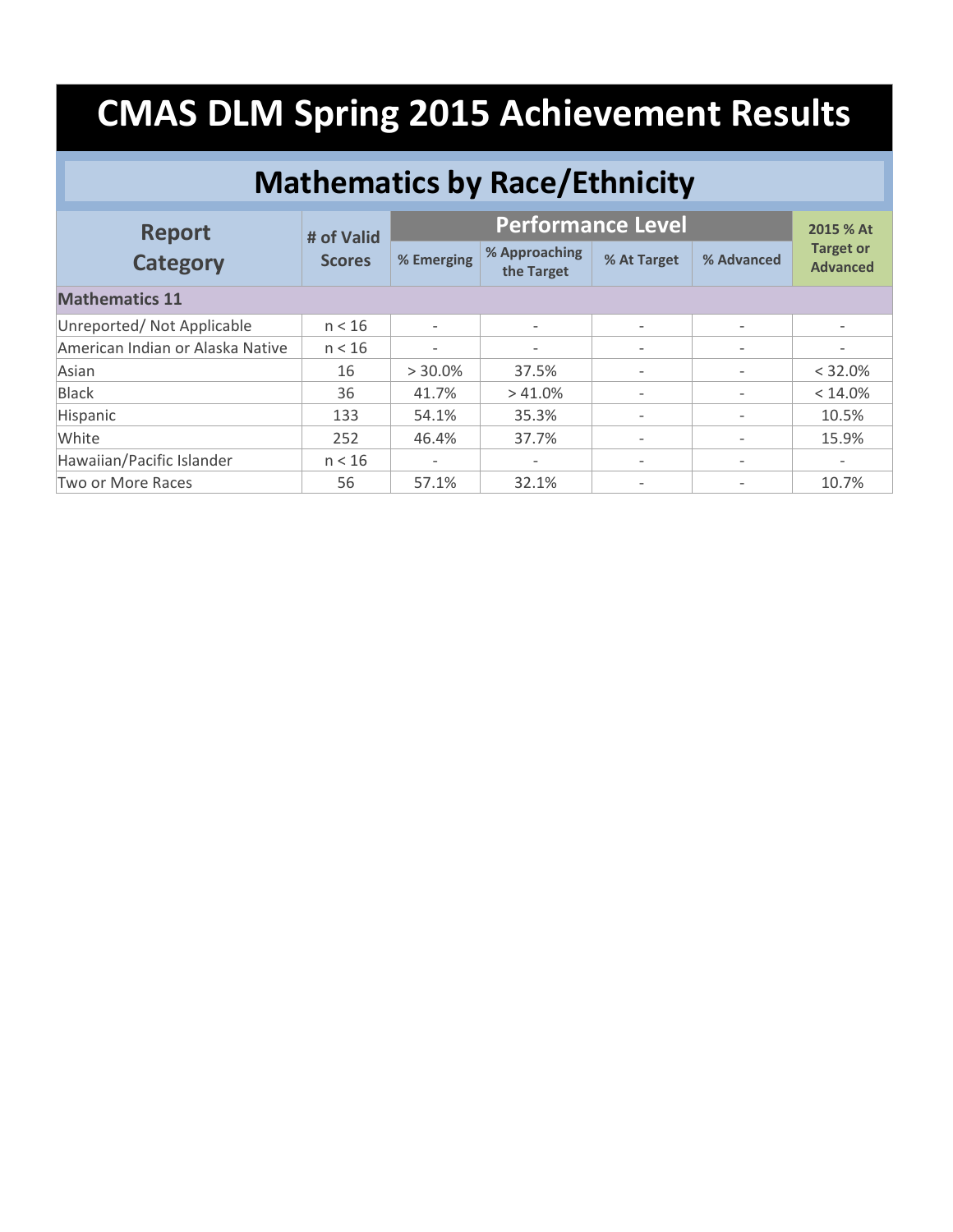#### **English Language Arts by Free/Reduced Lunch**

| <b>Report</b>                   | # of Valid    |            | 2015 % At                   |                          |                          |                                     |  |  |  |
|---------------------------------|---------------|------------|-----------------------------|--------------------------|--------------------------|-------------------------------------|--|--|--|
| <b>Category</b>                 | <b>Scores</b> | % Emerging | % Approaching<br>the Target | % At Target              | % Advanced               | <b>Target or</b><br><b>Advanced</b> |  |  |  |
| <b>English Language Arts 03</b> |               |            |                             |                          |                          |                                     |  |  |  |
| Free/Reduced Lunch Eligible     | 346           | 49.4%      | 18.8%                       | $\overline{\phantom{m}}$ | $\overline{\phantom{a}}$ | 31.8%                               |  |  |  |
| Not Free/Reduced Lunch Eligible | 239           | 54.4%      | 15.1%                       |                          |                          | 30.5%                               |  |  |  |
| <b>English Language Arts 04</b> |               |            |                             |                          |                          |                                     |  |  |  |
| Free/Reduced Lunch Eligible     | 351           | 46.4%      | 15.4%                       | 34.5%                    | 3.7%                     | 38.2%                               |  |  |  |
| Not Free/Reduced Lunch Eligible | 264           | 45.5%      | 19.3%                       | 32.6%                    | 2.7%                     | 35.2%                               |  |  |  |
| <b>English Language Arts 05</b> |               |            |                             |                          |                          |                                     |  |  |  |
| Free/Reduced Lunch Eligible     | 388           | 37.6%      | 16.2%                       | 36.6%                    | 9.5%                     | 46.1%                               |  |  |  |
| Not Free/Reduced Lunch Eligible | 299           | 45.5%      | 18.4%                       | 26.8%                    | 9.4%                     | 36.1%                               |  |  |  |
| <b>English Language Arts 06</b> |               |            |                             |                          |                          |                                     |  |  |  |
| Free/Reduced Lunch Eligible     | 391           | 29.9%      | 19.4%                       | 25.1%                    | 25.6%                    | 50.6%                               |  |  |  |
| Not Free/Reduced Lunch Eligible | 301           | 38.9%      | 15.3%                       | 26.2%                    | 19.6%                    | 45.8%                               |  |  |  |
| <b>English Language Arts 07</b> |               |            |                             |                          |                          |                                     |  |  |  |
| Free/Reduced Lunch Eligible     | 366           | 28.4%      | 16.9%                       | 27.3%                    | 27.3%                    | 54.6%                               |  |  |  |
| Not Free/Reduced Lunch Eligible | 267           | 33.7%      | 16.9%                       | 22.5%                    | 27.0%                    | 49.4%                               |  |  |  |
| <b>English Language Arts 08</b> |               |            |                             |                          |                          |                                     |  |  |  |
| Free/Reduced Lunch Eligible     | 337           | 25.8%      | 18.1%                       | 35.0%                    | 21.1%                    | 56.1%                               |  |  |  |
| Not Free/Reduced Lunch Eligible | 280           | 34.6%      | 16.4%                       | 27.5%                    | 21.4%                    | 48.9%                               |  |  |  |
| <b>English Language Arts 09</b> |               |            |                             |                          |                          |                                     |  |  |  |
| Free/Reduced Lunch Eligible     | 298           | 29.5%      | 25.8%                       | 36.9%                    | 7.7%                     | 44.6%                               |  |  |  |
| Not Free/Reduced Lunch Eligible | 268           | 33.6%      | 22.8%                       | 32.1%                    | 11.6%                    | 43.7%                               |  |  |  |
| <b>English Language Arts 10</b> |               |            |                             |                          |                          |                                     |  |  |  |
| Free/Reduced Lunch Eligible     | 246           | 28.0%      | 26.4%                       | 38.2%                    | 7.3%                     | 45.5%                               |  |  |  |
| Not Free/Reduced Lunch Eligible | 263           | 37.6%      | 22.1%                       | 33.5%                    | 6.8%                     | 40.3%                               |  |  |  |
| <b>English Language Arts 11</b> |               |            |                             |                          |                          |                                     |  |  |  |
| Free/Reduced Lunch Eligible     | 254           | 28.7%      | 24.8%                       | 36.6%                    | 9.8%                     | 46.5%                               |  |  |  |
| Not Free/Reduced Lunch Eligible | 262           | 32.1%      | 20.6%                       | 37.0%                    | 10.3%                    | 47.3%                               |  |  |  |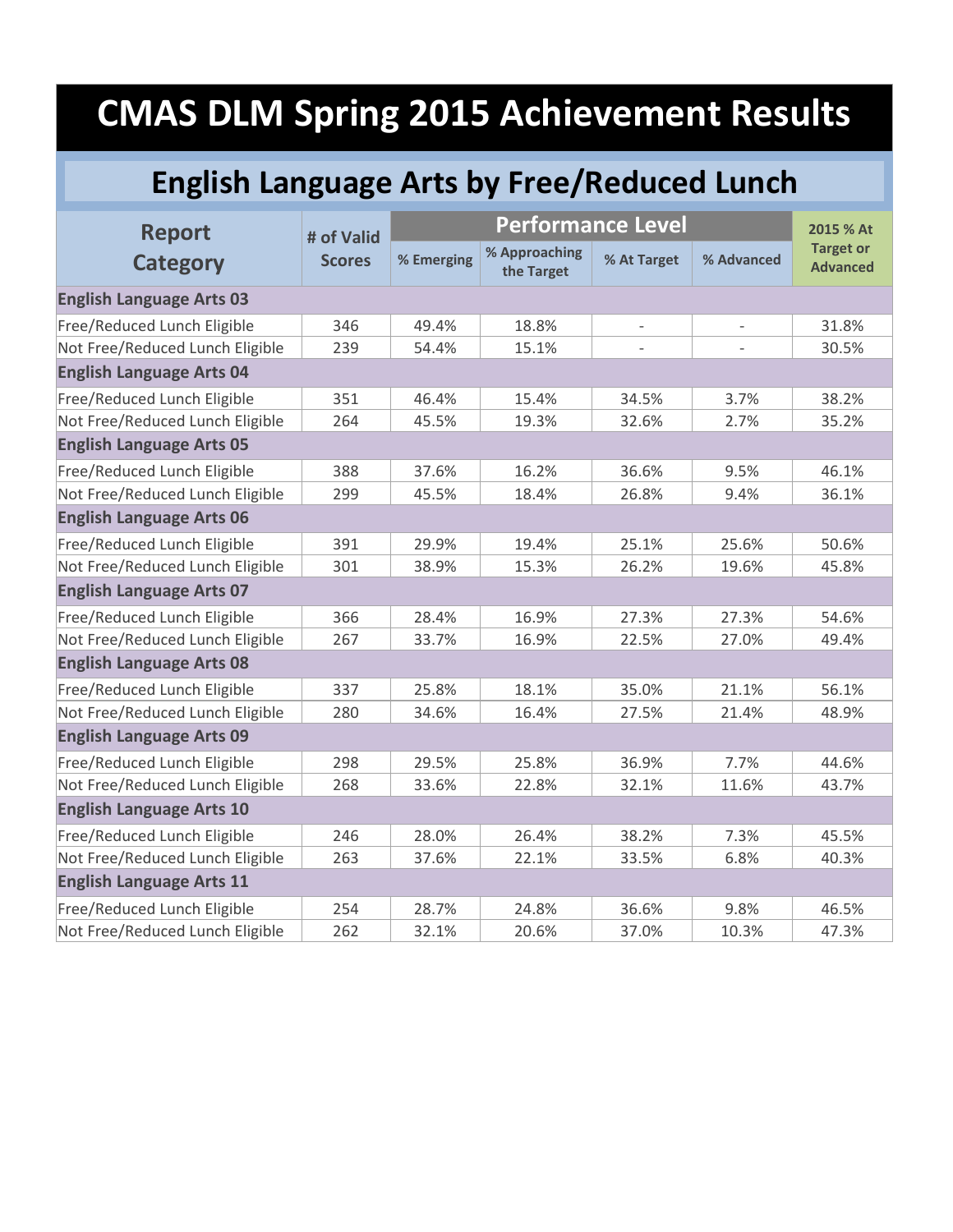### **Mathematics by Free/Reduced Lunch**

| <b>Report</b>                   | # of Valid    |            |                             | 2015 % At           |                          |                                     |
|---------------------------------|---------------|------------|-----------------------------|---------------------|--------------------------|-------------------------------------|
| <b>Category</b>                 | <b>Scores</b> | % Emerging | % Approaching<br>the Target | % At Target         | % Advanced               | <b>Target or</b><br><b>Advanced</b> |
| <b>Mathematics 03</b>           |               |            |                             |                     |                          |                                     |
| Free/Reduced Lunch Eligible     | 347           | 47.0%      | 22.8%                       | 23.9%               | 6.3%                     | 30.3%                               |
| Not Free/Reduced Lunch Eligible | 239           | 54.4%      | 21.8%                       | 18.8%               | 5.0%                     | 23.8%                               |
| <b>Mathematics 04</b>           |               |            |                             |                     |                          |                                     |
| Free/Reduced Lunch Eligible     | 352           | 44.9%      | 23.3%                       | 20.5%               | 11.4%                    | 31.8%                               |
| Not Free/Reduced Lunch Eligible | 262           | 50.4%      | 20.2%                       | 20.6%               | 8.8%                     | 29.4%                               |
| <b>Mathematics 05</b>           |               |            |                             |                     |                          |                                     |
| Free/Reduced Lunch Eligible     | 387           | 37.2%      | 25.6%                       | 25.1%               | 12.1%                    | 37.2%                               |
| Not Free/Reduced Lunch Eligible | 298           | 49.0%      | 21.5%                       | 17.4%               | 12.1%                    | 29.5%                               |
| <b>Mathematics 06</b>           |               |            |                             |                     |                          |                                     |
| Free/Reduced Lunch Eligible     | 390           | 40.3%      | 24.6%                       | 20.3%               | 14.9%                    | 35.1%                               |
| Not Free/Reduced Lunch Eligible | 300           | 45.3%      | 25.7%                       | 14.7%               | 14.3%                    | 29.0%                               |
| <b>Mathematics 07</b>           |               |            |                             |                     |                          |                                     |
| Free/Reduced Lunch Eligible     | 364           | 38.7%      | 33.0%                       | 22.3%               | 6.0%                     | 28.3%                               |
| Not Free/Reduced Lunch Eligible | 267           | 43.8%      | 31.5%                       | 19.5%               | 5.2%                     | 24.7%                               |
| <b>Mathematics 08</b>           |               |            |                             |                     |                          |                                     |
| Free/Reduced Lunch Eligible     | 337           | 43.0%      | 33.2%                       | 20.2%               | 3.6%                     | 23.7%                               |
| Not Free/Reduced Lunch Eligible | 279           | 48.4%      | 33.7%                       | 15.1%               | 2.9%                     | 17.9%                               |
| <b>Mathematics 09</b>           |               |            |                             |                     |                          |                                     |
| Free/Reduced Lunch Eligible     | 297           | 38.7%      | 47.5%                       |                     |                          | 13.8%                               |
| Not Free/Reduced Lunch Eligible | 268           | 45.9%      | 39.6%                       |                     |                          | 14.6%                               |
| <b>Mathematics 10</b>           |               |            |                             |                     |                          |                                     |
| Free/Reduced Lunch Eligible     | 247           | 36.4%      | 36.4%                       |                     |                          | 27.1%                               |
| Not Free/Reduced Lunch Eligible | 263           | 44.9%      | 38.0%                       | $\bar{\phantom{a}}$ |                          | 17.1%                               |
| <b>Mathematics 11</b>           |               |            |                             |                     |                          |                                     |
| Free/Reduced Lunch Eligible     | 254           | 46.5%      | 36.6%                       | $\bar{\phantom{a}}$ | $\overline{\phantom{a}}$ | 16.9%                               |
| Not Free/Reduced Lunch Eligible | 259           | 52.1%      | 38.2%                       |                     |                          | 9.7%                                |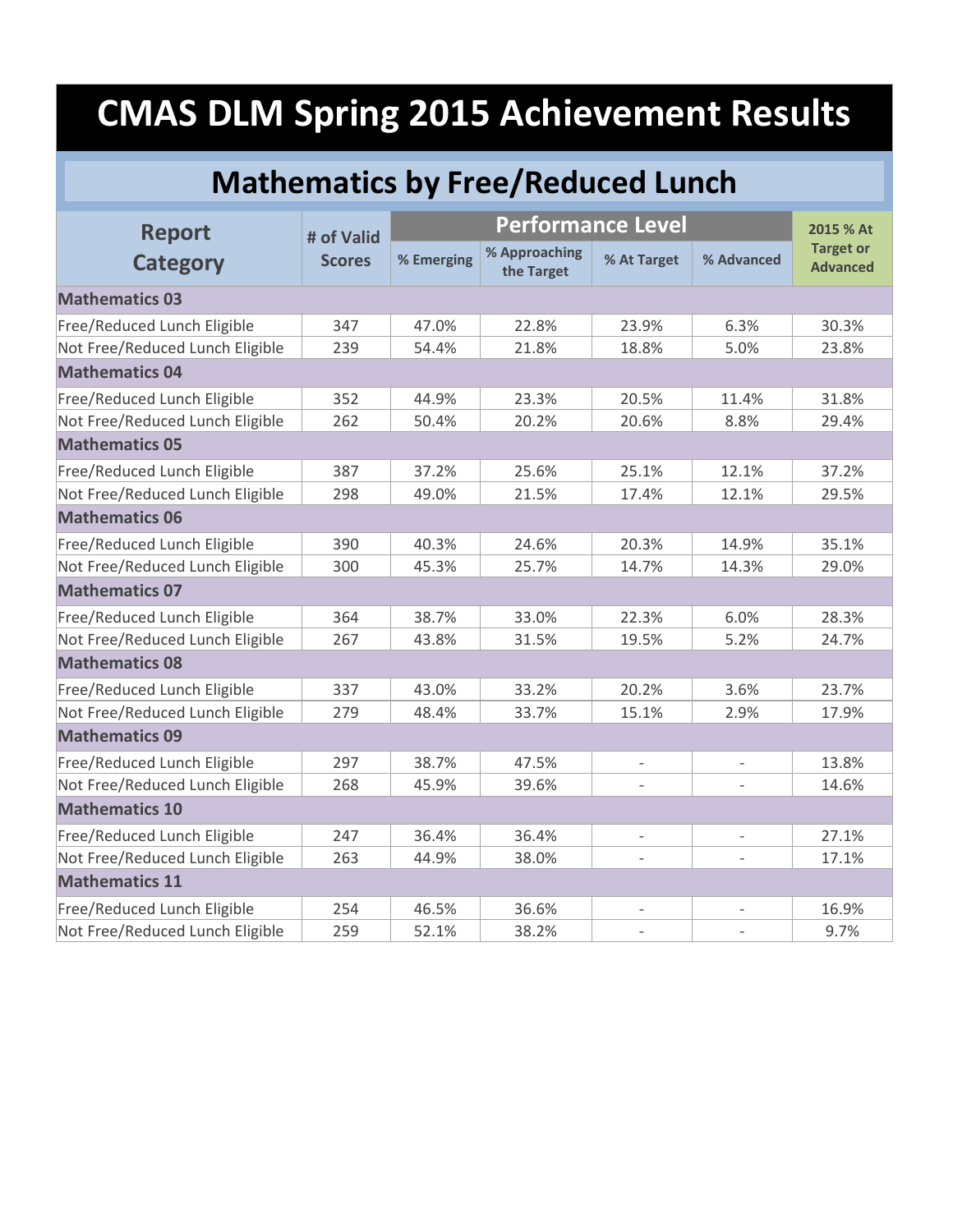### **English Language Arts by Language Proficiency**

| <b>Report</b>                     | # of Valid    |                          | <b>Performance Level</b>    |                          |                          |                                     |  |
|-----------------------------------|---------------|--------------------------|-----------------------------|--------------------------|--------------------------|-------------------------------------|--|
| <b>Category</b>                   | <b>Scores</b> | % Emerging               | % Approaching<br>the Target | % At Target              | % Advanced               | <b>Target or</b><br><b>Advanced</b> |  |
| <b>English Language Arts 03</b>   |               |                          |                             |                          |                          |                                     |  |
| Not English Proficient            | 93            | 53.8%                    | 22.6%                       | $\overline{\phantom{a}}$ | $\overline{\phantom{a}}$ | 23.7%                               |  |
| Limited English Proficient        | n < 16        |                          |                             |                          |                          | $\overline{\phantom{a}}$            |  |
| Fluent English Proficient         | n < 16        |                          |                             |                          |                          |                                     |  |
| PHLOTE/FELL/NA                    | 473           | 51.2%                    | 16.3%                       | 30.9%                    | 1.7%                     | 32.6%                               |  |
| <b>English Language Arts 04</b>   |               |                          |                             |                          |                          |                                     |  |
| Not English Proficient            | 114           | 61.4%                    | 14.0%                       | $\overline{\phantom{a}}$ | $\overline{\phantom{a}}$ | 24.6%                               |  |
| Limited English Proficient        | n < 16        |                          |                             |                          |                          |                                     |  |
| Fluent English Proficient         | n < 16        | $\overline{\phantom{a}}$ | $\overline{\phantom{a}}$    | $\bar{\phantom{a}}$      | $\overline{\phantom{a}}$ | $\overline{\phantom{a}}$            |  |
| PHLOTE/FELL/NA                    | 486           | 42.4%                    | 17.9%                       | 36.2%                    | 3.5%                     | 39.7%                               |  |
| <b>English Language Arts 05</b>   |               |                          |                             |                          |                          |                                     |  |
| Not English Proficient            | 105           | 44.8%                    | 16.2%                       | 33.3%                    | 5.7%                     | 39.0%                               |  |
| <b>Limited English Proficient</b> | n < 16        |                          |                             |                          |                          |                                     |  |
| Fluent English Proficient         | n < 16        |                          |                             |                          |                          |                                     |  |
| PHLOTE/FELL/NA                    | 565           | 39.8%                    | 17.9%                       | 32.0%                    | 10.3%                    | 42.3%                               |  |
| <b>English Language Arts 06</b>   |               |                          |                             |                          |                          |                                     |  |
| Not English Proficient            | 116           | 37.1%                    | 22.4%                       | 26.7%                    | 13.8%                    | 40.5%                               |  |
| Limited English Proficient        | n < 16        |                          |                             |                          |                          |                                     |  |
| Fluent English Proficient         | n < 16        |                          |                             |                          |                          | $\overline{\phantom{a}}$            |  |
| PHLOTE/FELL/NA                    | 552           | 33.3%                    | 16.5%                       | 25.7%                    | 24.5%                    | 50.2%                               |  |
| <b>English Language Arts 07</b>   |               |                          |                             |                          |                          |                                     |  |
| Not English Proficient            | 107           | 33.6%                    | 21.5%                       | 27.1%                    | 17.8%                    | 44.9%                               |  |
| Limited English Proficient        | n < 16        |                          |                             |                          |                          | $\overline{\phantom{a}}$            |  |
| Fluent English Proficient         | 19            | $> 25.0\%$               | $< 27.0\%$                  |                          |                          | 31.6%                               |  |
| PHLOTE/FELL/NA                    | 499           | 29.5%                    | 16.0%                       | 25.5%                    | 29.1%                    | 54.5%                               |  |
| <b>English Language Arts 08</b>   |               |                          |                             |                          |                          |                                     |  |
| Not English Proficient            | 99            | 27.3%                    | 22.2%                       | 36.4%                    | 14.1%                    | 50.5%                               |  |
| Limited English Proficient        | n < 16        | $\overline{\phantom{0}}$ |                             | $\overline{\phantom{0}}$ |                          | $\qquad \qquad -$                   |  |
| Fluent English Proficient         | n < 16        |                          |                             | $\overline{\phantom{0}}$ | $\overline{\phantom{0}}$ | $\qquad \qquad -$                   |  |
| PHLOTE/FELL/NA                    | 494           | 30.8%                    | 16.8%                       | 30.4%                    | 22.1%                    | 52.4%                               |  |
| <b>English Language Arts 09</b>   |               |                          |                             |                          |                          |                                     |  |
| Not English Proficient            | 85            | 38.8%                    | 28.2%                       | $\overline{\phantom{0}}$ | $\overline{\phantom{0}}$ | 32.9%                               |  |
| <b>Limited English Proficient</b> | n < 16        |                          |                             | $\overline{\phantom{0}}$ |                          |                                     |  |
| Fluent English Proficient         | n < 16        | $\overline{\phantom{a}}$ | $\overline{\phantom{a}}$    | $\qquad \qquad -$        | $\qquad \qquad -$        | $\qquad \qquad -$                   |  |
| PHLOTE/FELL/NA                    | 460           | 30.9%                    | 22.8%                       | 35.9%                    | 10.4%                    | 46.3%                               |  |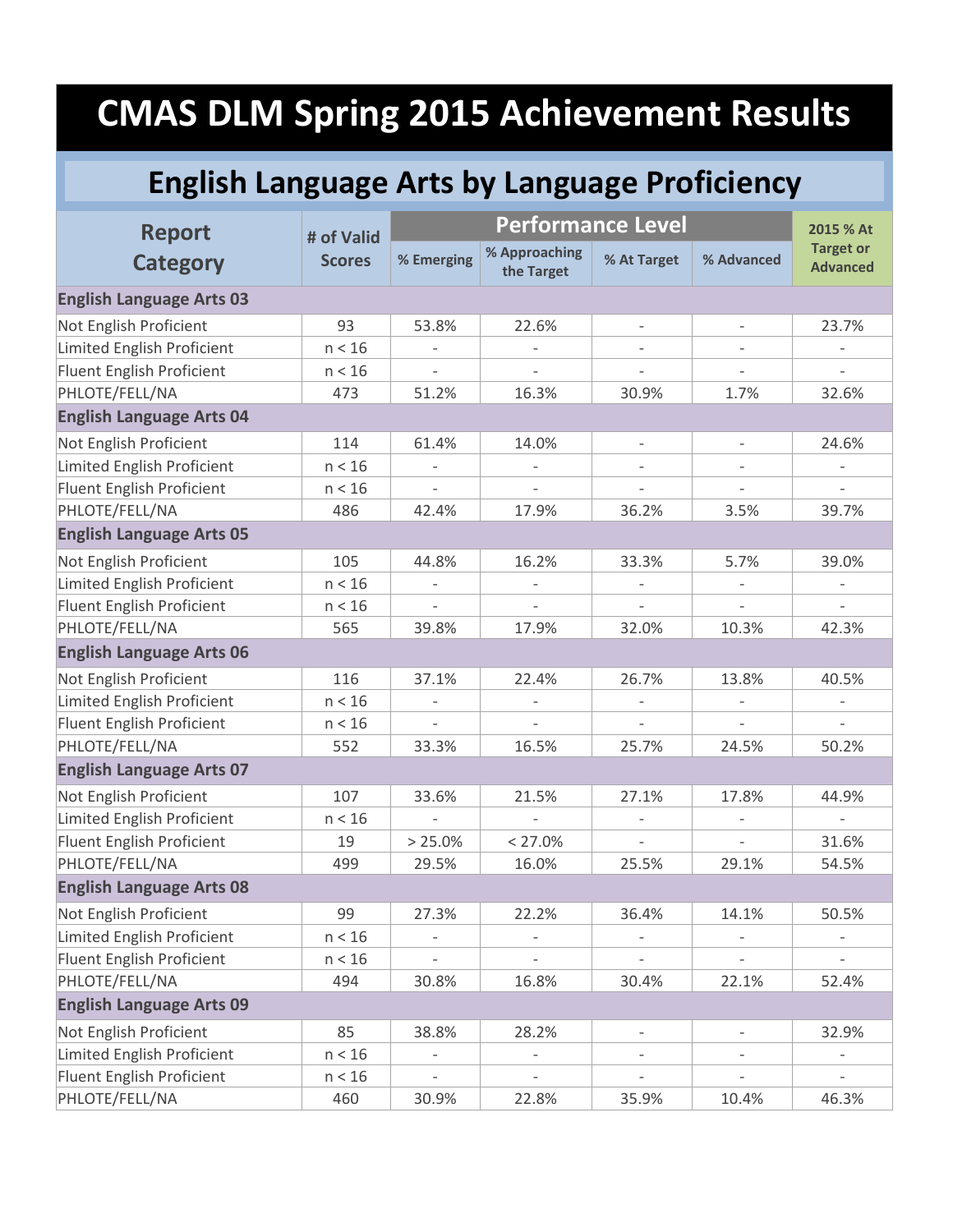### **English Language Arts by Language Proficiency**

| <b>Report</b>                   | # of Valid    |            | <b>Performance Level</b>    |                          |                          |                                     |  |  |
|---------------------------------|---------------|------------|-----------------------------|--------------------------|--------------------------|-------------------------------------|--|--|
| <b>Category</b>                 | <b>Scores</b> | % Emerging | % Approaching<br>the Target | % At Target              | % Advanced               | <b>Target or</b><br><b>Advanced</b> |  |  |
| <b>English Language Arts 10</b> |               |            |                             |                          |                          |                                     |  |  |
| Not English Proficient          | 58            | 34.5%      | 34.5%                       | $\overline{\phantom{a}}$ | $\overline{\phantom{a}}$ | 31.0%                               |  |  |
| Limited English Proficient      | n < 16        |            |                             | $\overline{\phantom{a}}$ | $\overline{\phantom{a}}$ |                                     |  |  |
| Fluent English Proficient       | 17            | $<$ 30.0%  | $> 28.0\%$                  | $\overline{\phantom{a}}$ |                          | 41.2%                               |  |  |
| PHLOTE/FELL/NA                  | 428           | 33.4%      | 22.7%                       | 36.2%                    | 7.7%                     | 43.9%                               |  |  |
| <b>English Language Arts 11</b> |               |            |                             |                          |                          |                                     |  |  |
| Not English Proficient          | 57            | 40.4%      | 22.8%                       | $\overline{\phantom{a}}$ |                          | 36.8%                               |  |  |
| Limited English Proficient      | n < 16        |            |                             | $\overline{\phantom{a}}$ | $\overline{\phantom{a}}$ | $\overline{\phantom{a}}$            |  |  |
| Fluent English Proficient       | n < 16        |            | $\overline{\phantom{a}}$    | $\overline{\phantom{a}}$ | $\overline{\phantom{a}}$ | $\overline{\phantom{a}}$            |  |  |
| PHLOTE/FELL/NA                  | 442           | 29.0%      | 22.6%                       | 37.8%                    | 10.6%                    | 48.4%                               |  |  |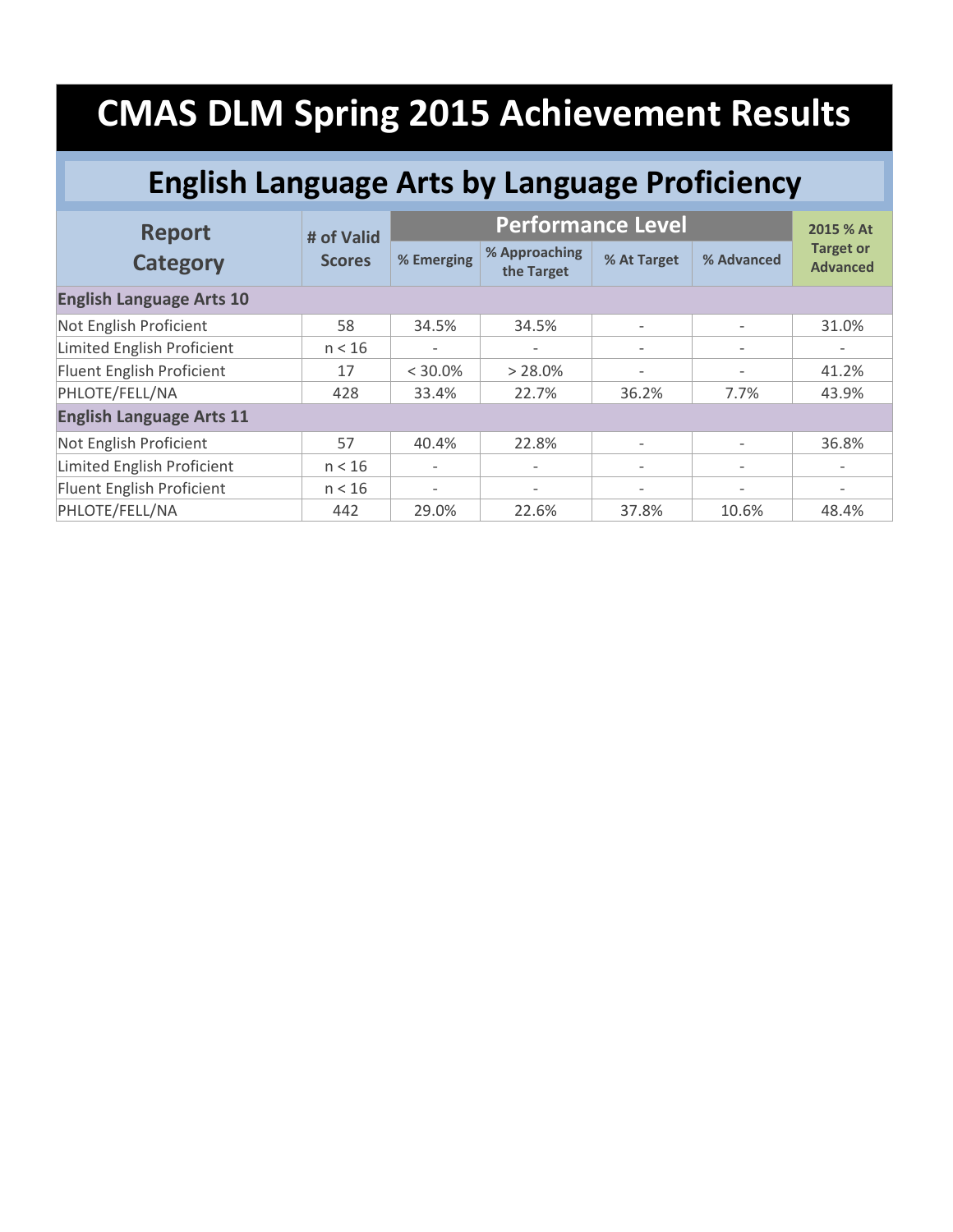#### **Mathematics by Language Proficiency**

| <b>Report</b>                     | <b>Performance Level</b><br># of Valid |                          |                             |                          |                          | 2015 % At                           |
|-----------------------------------|----------------------------------------|--------------------------|-----------------------------|--------------------------|--------------------------|-------------------------------------|
| <b>Category</b>                   | <b>Scores</b>                          | % Emerging               | % Approaching<br>the Target | % At Target              | % Advanced               | <b>Target or</b><br><b>Advanced</b> |
| <b>Mathematics 03</b>             |                                        |                          |                             |                          |                          |                                     |
| Not English Proficient            | 93                                     | 54.8%                    | 20.4%                       | 18.3%                    | 6.5%                     | 24.7%                               |
| Limited English Proficient        | n < 16                                 | $\overline{\phantom{a}}$ | $\sim$                      | $\overline{\phantom{a}}$ |                          |                                     |
| Fluent English Proficient         | n < 16                                 |                          |                             |                          |                          |                                     |
| PHLOTE/FELL/NA                    | 473                                    | 49.5%                    | 22.2%                       | 22.8%                    | 5.5%                     | 28.3%                               |
| <b>Mathematics 04</b>             |                                        |                          |                             |                          |                          |                                     |
| Not English Proficient            | 114                                    | 59.6%                    | 21.1%                       | 14.0%                    | 5.3%                     | 19.3%                               |
| Limited English Proficient        | n < 16                                 |                          |                             |                          |                          |                                     |
| Fluent English Proficient         | n < 16                                 | $\overline{\phantom{a}}$ | $\overline{\phantom{a}}$    | $\overline{\phantom{a}}$ | $\overline{\phantom{a}}$ | $\overline{\phantom{a}}$            |
| PHLOTE/FELL/NA                    | 485                                    | 44.5%                    | 22.7%                       | 21.4%                    | 11.3%                    | 32.8%                               |
| <b>Mathematics 05</b>             |                                        |                          |                             |                          |                          |                                     |
| Not English Proficient            | 106                                    | 47.2%                    | 21.7%                       | 25.5%                    | 5.7%                     | 31.1%                               |
| <b>Limited English Proficient</b> | n < 16                                 |                          |                             |                          |                          |                                     |
| Fluent English Proficient         | n < 16                                 |                          |                             |                          |                          |                                     |
| PHLOTE/FELL/NA                    | 562                                    | 41.1%                    | 24.4%                       | 21.0%                    | 13.5%                    | 34.5%                               |
| <b>Mathematics 06</b>             |                                        |                          |                             |                          |                          |                                     |
| Not English Proficient            | 116                                    | 48.3%                    | 24.1%                       | 12.9%                    | 14.7%                    | 27.6%                               |
| Limited English Proficient        | n < 16                                 | $\overline{\phantom{a}}$ | $\overline{\phantom{a}}$    | $\overline{\phantom{a}}$ | $\overline{\phantom{a}}$ | $\overline{\phantom{a}}$            |
| <b>Fluent English Proficient</b>  | n < 16                                 |                          |                             |                          |                          |                                     |
| PHLOTE/FELL/NA                    | 550                                    | 41.6%                    | 25.3%                       | 18.4%                    | 14.7%                    | 33.1%                               |
| <b>Mathematics 07</b>             |                                        |                          |                             |                          |                          |                                     |
| Not English Proficient            | 106                                    | 46.2%                    | 23.6%                       | 22.6%                    | 7.5%                     | 30.2%                               |
| Limited English Proficient        | n < 16                                 |                          |                             |                          |                          | $\overline{\phantom{a}}$            |
| Fluent English Proficient         | 19                                     | 42.1%                    | $> 25.0\%$                  | $\overline{\phantom{a}}$ | $\overline{\phantom{a}}$ | < 27.0%                             |
| PHLOTE/FELL/NA                    | 498                                    | 39.8%                    | 33.5%                       | 21.3%                    | 5.4%                     | 26.7%                               |
| <b>Mathematics 08</b>             |                                        |                          |                             |                          |                          |                                     |
| Not English Proficient            | 99                                     | 48.5%                    | 30.3%                       | 16.2%                    | 5.1%                     | 21.2%                               |
| <b>Limited English Proficient</b> | n < 16                                 | $\overline{\phantom{a}}$ |                             | $\overline{\phantom{0}}$ | $\overline{\phantom{a}}$ | $\qquad \qquad -$                   |
| Fluent English Proficient         | n < 16                                 |                          |                             |                          |                          |                                     |
| PHLOTE/FELL/NA                    | 493                                    | 45.4%                    | 33.9%                       | 17.6%                    | 3.0%                     | 20.7%                               |
| <b>Mathematics 09</b>             |                                        |                          |                             |                          |                          |                                     |
| Not English Proficient            | 85                                     | 49.4%                    | 35.3%                       | $\overline{\phantom{0}}$ | $\overline{\phantom{a}}$ | 15.3%                               |
| Limited English Proficient        | n < 16                                 |                          |                             | $\overline{\phantom{0}}$ | $\qquad \qquad -$        |                                     |
| Fluent English Proficient         | n < 16                                 | $\overline{\phantom{a}}$ | $\overline{\phantom{a}}$    | $\overline{\phantom{a}}$ |                          | $\overline{\phantom{a}}$            |
| PHLOTE/FELL/NA                    | 459                                    | 41.6%                    | 44.2%                       | $\overline{\phantom{a}}$ | $\overline{\phantom{a}}$ | 14.2%                               |